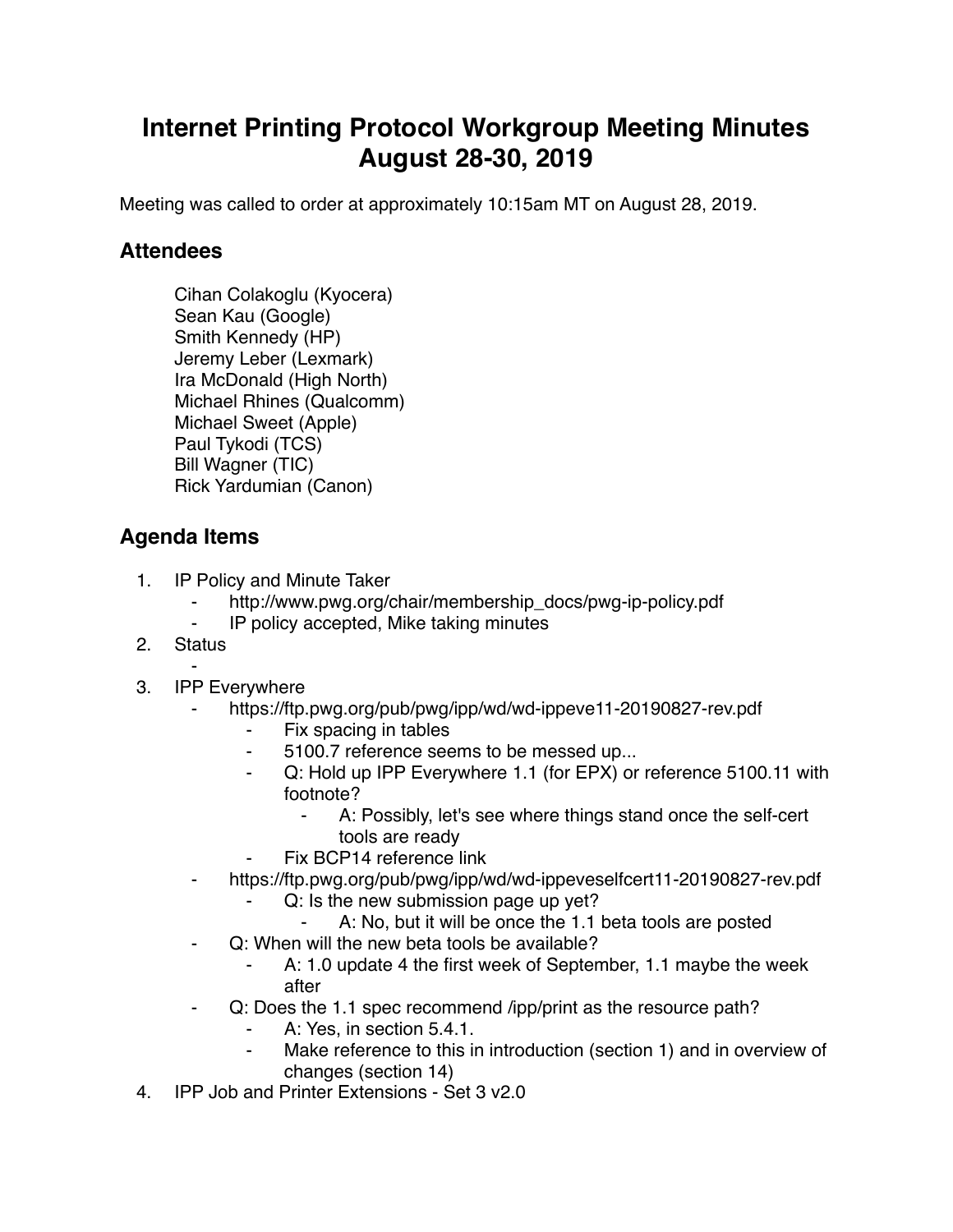- ⁃ https://ftp.pwg.org/pub/pwg/ipp/wd/wd-ippjobprinterext3v11-20190724 rev.pdf
- **Section 6.8.25:** 
	- Reword second paragraph as "This attribute is semantically equivalent to the 'o' attribute type in the LDAP User Schema [RFC4519]."
- **Section 6.8.26:** 
	- Reword second paragraph as "This attribute is semantically equivalent to the 'ou' attribute type in the LDAP User Schema [RFC4519]."
- Drop X.520 reference
- Section 6.8.27.1:
	- Table 9: Drop SM Keyword column, expand MIB Object names with prefix
	- ⁃ Drop "SNMP" from "SNMP prtOutputTable"
	- Add reference to ABNF file.
- **Section 6.8.13:** 
	- Figure 4: Update example MEMBER keyword print-color-mode FOO, MEMBER uri profile-uri BAR
- **Section 6.8.31:** 
	- ⁃ print-color-mode-icc-profiles
	- Reword as "this attribute is used for previewing the result of using vendor print-color-mode keywords" and drop all of the normative language. Still reference printer-icc-profiles for color management. Provide example(s).
- Section 6.8.31.1
	- ⁃ print-color-mode (type2 keyword)
	- Reword accordingly.
- ⁃ Section 6.8.31.2
	- ⁃ print-color-mode-profile-uri (uri)
- Section 6.9.x: Drop READ-ONLY
- Section 6.9.1 (device-service-count):
	- Not used by client software
	- ⁃ Not widely implemented (Mike found only 1 printer out of 10 in his lab that supported it)
	- Consensus is to deprecate this attribute
	- ⁃ Add note in changes section that device-service-count is deprecated because of system service
- ⁃ Section 6.9.3/4:
	- Reword second and third paragraph to be declarative without conformance words (the value is updated whenever a Printer Description attribute is changed)
- Global: Drop "SNMP" when referring to the Printer MIB
- **Section 6.9.5.1:** 
	- Line 2004-2005: Fix sentence fragment
	- Table 9:
		- ⁃ Change "SNMP Supply Object" to "Printer MIB Object"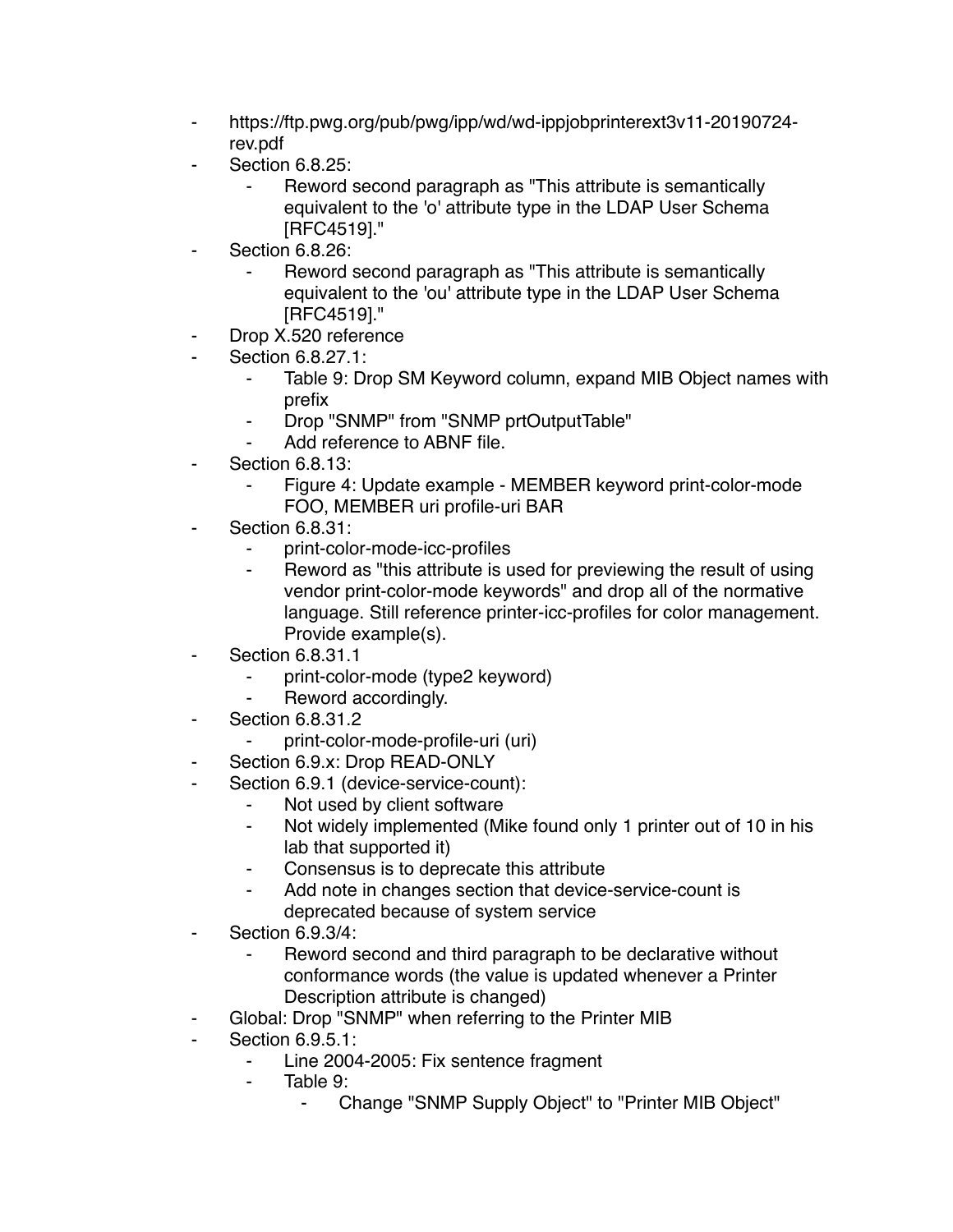- ⁃ colorantname \*is\* REQUIRED, make sure ABNF reflects it
- index should be OPTIONAL, make sure ABNF reflects it
- Make all index properties DEPRECATED
- Drop prtMarkerSuppliesColorantIndex, delete note 3
- ⁃ US-ASCII reference should be visible ASCII RFC reference instead, change "charset" to "character set".
	- ⁃ RFC 854 (NVT ASCII)
- Section 6.9.5.3:
	- Drop comment
		- Add red slash in samples for undefined colors
- ⁃ Section 6.9.5.4, 6.9.6:
	- ⁃ Go back to papi format "printer-supply=''...',''...',..."
- Section 6.9.7:
	- Comment resolved (all status attributes are read-only)
- ⁃ Section 7.2:
	- Reference for media-col-database is the new 5100.7 spec
- Sections 7.9 and 7.10:
	- ⁃ Move to EPX
- Section 8.2:
	- Keep these values here
- ⁃ Section 8.5:
	- ⁃ Some typos here in the table
	- Mike has some thoughts about an alternative scheme
- Global: references to media-col sections should instead point to PWG5100.7
- Section 10.4:
	- ⁃ Comment resolved as per prior discussions (keep both)
- Section 11
	- Line 2614: "page-ranges" (plural)
	- Keep comment to wordsmith since RFC 8011 has some better definitions but not the examples
	- Smith to reach out to Mike and Ira for updated text
- Table 14:
	- ⁃ "job-copies" is obsolete in the current 5100.7 specification, remove
- ⁃ Section 12:
	- Remove job-cover-xxx and sheet-collate (not defined here)
	- Reword (see PWG 5100.7 Job Extensions v2.0)
- ⁃ Section 13:
	- ⁃ "The save-disposition attribute [PWG5100.11] is obsolete."
- Section 14:
	- Rebuild from current template (reference sections rather than attributes/values)
- Global: Add tables at the start of each attribute section with conformance summary
- Section 14.4:
	- Move up to section 4?, add discussion of TCP port being the same, then reference everywhere else we have a URI (strings, icons,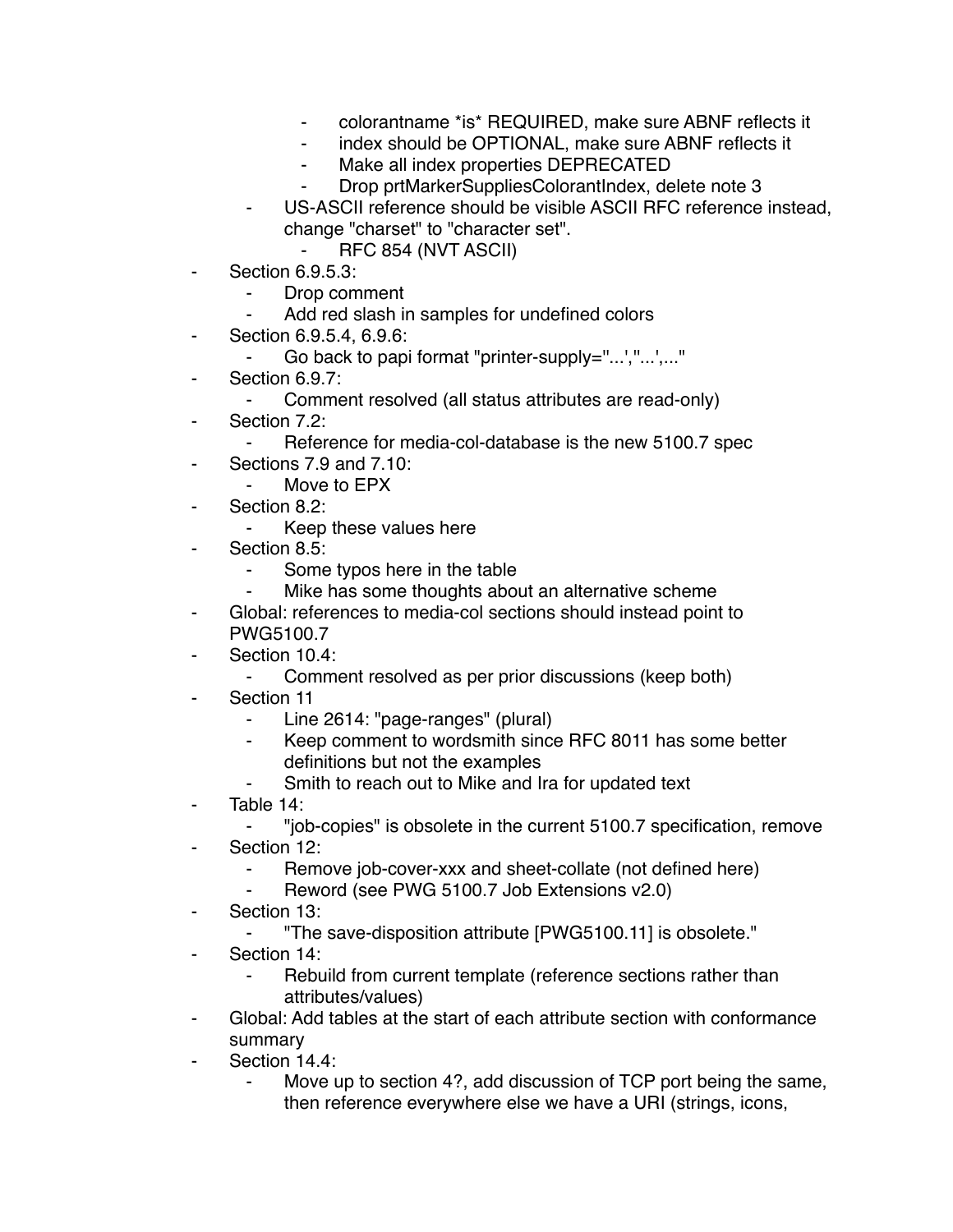profiles, etc.)

- ⁃ "Printer Resident" as a term and a section that can be referenced.
- Avoid passive voice, talk about firewalls, etc. preventing access on alternate ports and addresses
- ⁃ Section 16:
	- Add 16.1 "document-password" subsection to discuss documentpassword
- Completed document review next draft can accept all changes
- Sync up:
	- Add 'enterprise' and 'production' values for "ipp-featuressupported" (reference PWG 5100.EPX and PWG 5100.3-2019, respectively)
- 5. IPP Production Printing Extensions v2.0
	- https://ftp.pwg.org/pub/pwg/ipp/wd/wd-ippppx10-20190626-rev.pdf
	- Section 2.4:
		- Add Accounting Sheet and Error Error to terms if needed
		- ⁃ Add Cover Page and Separator Sheet to terms
		- Make sure Cover Page is distinguished from finishing Covers
	- ⁃ Section 4.3:
		- Add figure showing the example graphically (with colors)
	- Section 5.1.1 (cover-back)
		- ⁃ "Cover Pages are applied to the back of each Set"
		- Need to make it clear that a single Media Sheet that is imaged on none, one, or both sides of the sheet.
	- Q: Are cover-back and cover-front implemented?
		- Mike has never seen it on office printers
		- ⁃ Can be implemented with "overrides"
		- ⁃ But "cover-back" and "cover-front" make the intent of the document/ content clearer
		- Consensus is to make it RECOMMENDED
	- ⁃ Section 5.1.2:
		- Same changes as for cover-back
	- Section 5.1.3: RECOMMENDED
	- Section 5.1.4:
		- ⁃ Ira will send Mike an alternative definition of signature
		- Q: Can 'signature' be standardized as-is if you cannot define its semantics?
			- ⁃ A: Maybe deprecate defer discussions to a future WG concall
			- Call for members to research their usage/support of imposition templates
	- ⁃ Section 5.1.5:
		- Consensus is to make REQUIRED
	- Section 5.1.6:
		- Fix broken references
		- Consensus is to make DEPRECATED
	- Section 5.1.7: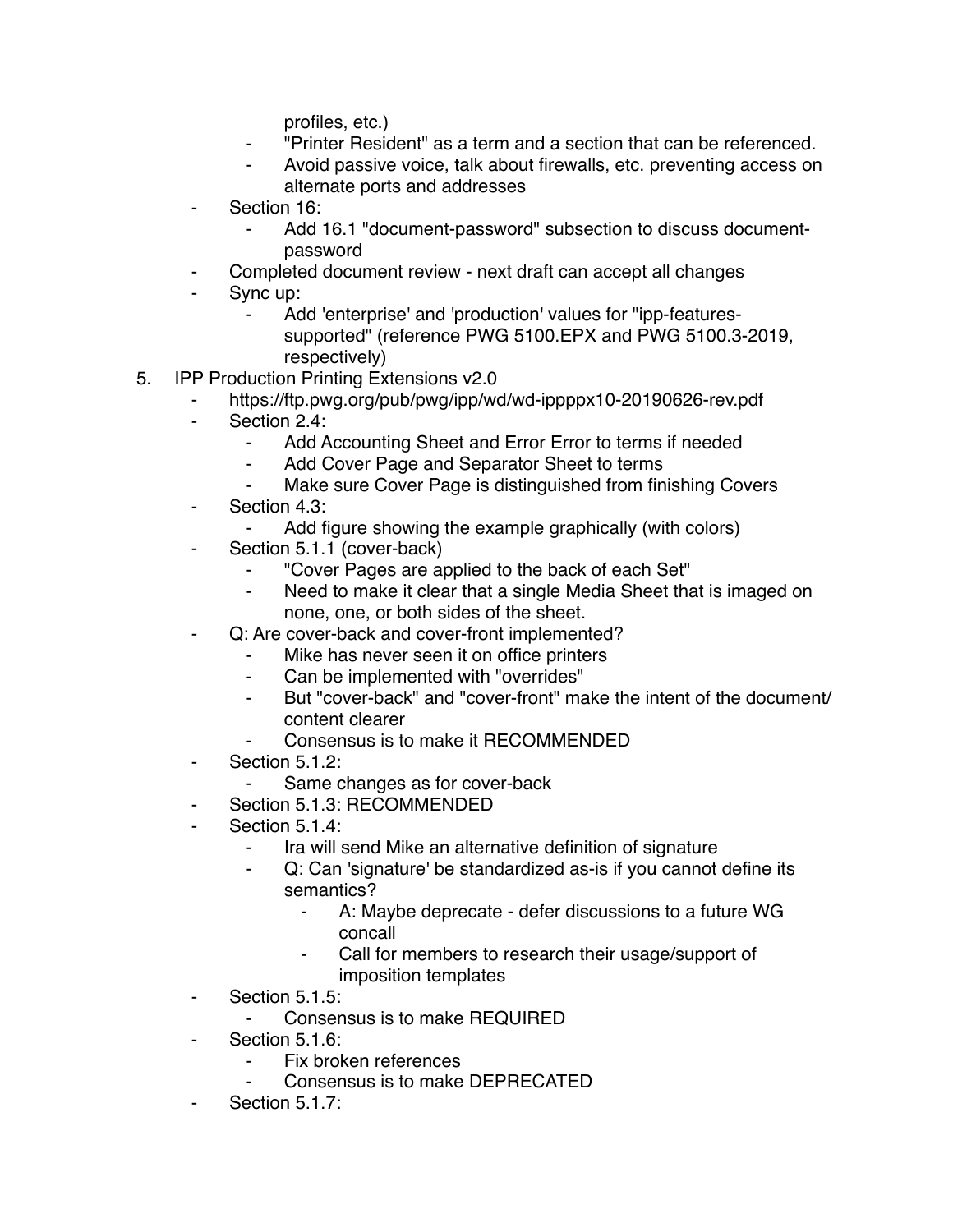- Consensus is to make REQUIRED
- Section 5.1.8:
	- Consensus is to make REQUIRED
- Section 5.1.9:
	- Consensus is to make REQUIRED
- Section 5.1.11:
	- ⁃ Consensus is to make REQUIRED
- **Section 5.1.12:** 
	- Consensus is to DEPRECATE
- ⁃ Section 5.1.13:
	- Consensus is to make REQUIRED
- ⁃ (Resumed on August 29 at 3:45pm MDT)
- Section 5.1.14 to 5.1.??
	- Consensus is to make REQUIRED
	- Might have a problem of duplication of Figures 3 and 4
	- Fix broken references
- Section 5.2.x:
	- ⁃ Update conformance requirements per 5.1.x attributes
	- Section 5.2.19: Broken reference
- Section 12.1:
	- Add deprecations and obsoletions
	- ⁃ Make note of conformance changes
- Q: Should IPP 2.0/2.1/2.2 just reference specs and not make additional requirements?
	- ⁃ A: Maybe
	- Would greatly simplify the 5100.12 spec
	- ⁃ Mike: Concerns about making conformance changes in the published spec
		- Downgrades (optional/deprecated/obsolete) are OK, making optional/recommended to required is not
		- Look at as a late 2020/early 2021 errata effort
- Q: Should we add an ipp-features-supported value?
	- A: Yes, 'production' for conformance to the new version of this spec
	- ⁃ Also 'enterprise' for the new EPX
	- Add to JPS3
- Next status still interim in order to finalize imposition-template disposition, then we can go to prototype
- 6. IPP Encrypted Jobs and Documents v1.0
	- https://ftp.pwg.org/pub/pwg/ipp/whitepaper/wd-trustnoone-20190629rev.pdf
	- Fix link on slide 20
	- ⁃ Section 2.4:
		- Encrypted Job: Look at dropping "public key", may want more tweaking
		- Job Ticket and Job Receipt: Work on this offline to normalize with the informal definitions in MFD Model and PJT (5108.07)?
	- Section 4: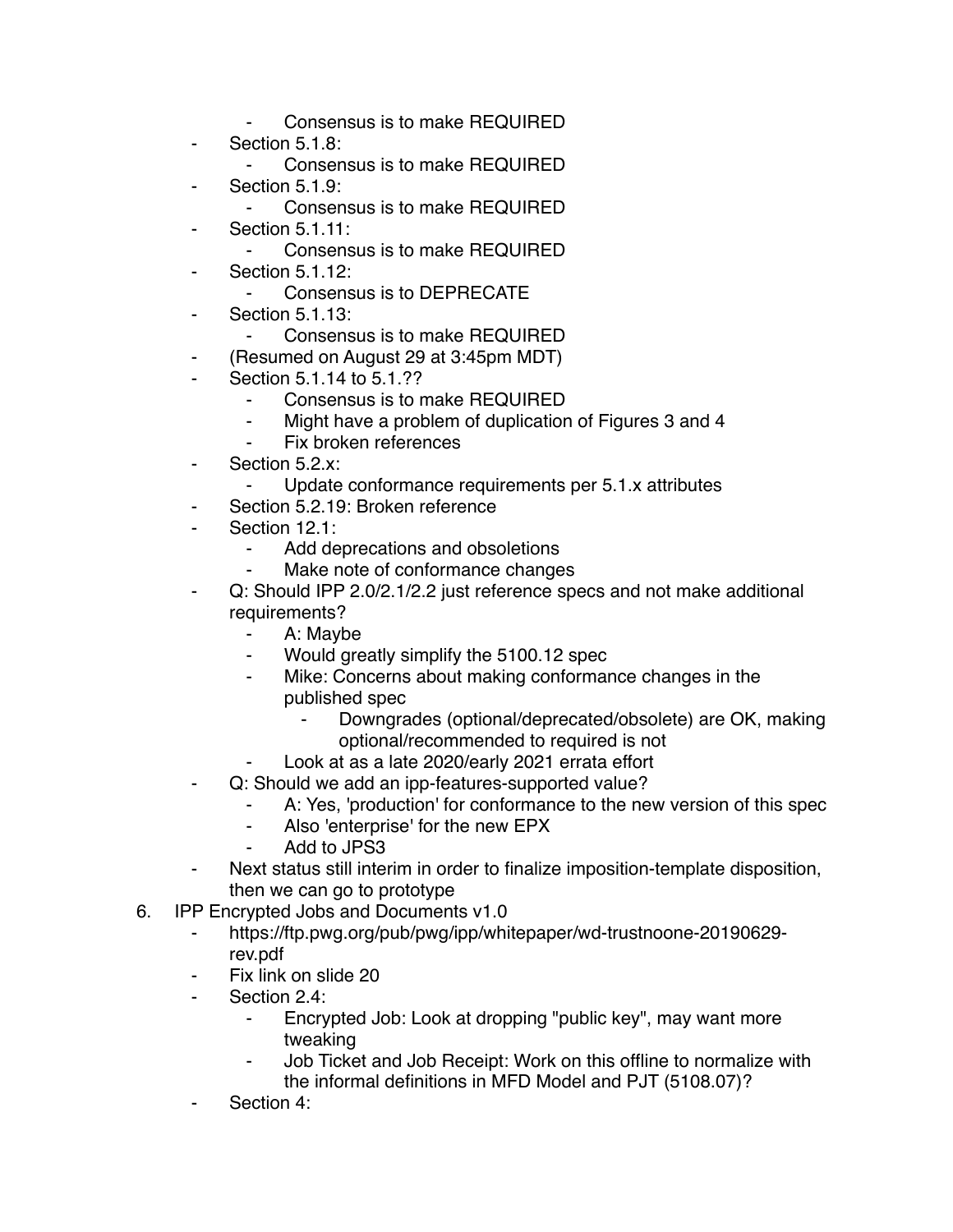- Line 327: "User-supplied Certificate" (Certificate not spelled right)
- Line 331: Reword "Because the encrypted IPP message uses" as "Because the IPP message is protected using ..." (or something along those lines)
- ⁃ Add sub-sections for Job Tickets and Job Receipts
- Add Figures showing topologies/uses/capabilities of crypto
- ⁃ Add sub-section providing a brief overview of PGP and its capabilities
- Make note that this applies equally to 2D [STD92] and 3D [PWG5100.21] printing.
- TLS provides protection/integrity in transit while OpenPGP provides protection at rest and for any data the Client feels is sensitive
- Q: Create-Job and Validate-Job are not protected, do we need them, too?
	- Interesting problem, but hard to do with infrastructure printers and passing messages to proxies
	- Is it important to be able to validate job ticket information securely?
	- ⁃ Create-Job + Send-Document can send job name securely in Send-Document request
	- Important use case is single-document printing
	- ⁃ TLS is necessary?
	- ⁃ Note as comment for future discussion in next revision of the document
- Section 5.1:
	- Clarify that End User private key can be used to sign the resulting message to prove it came from the End User
- ⁃ Q: What about xxx-actuals, etc. being exposed?
	- Need to talk about it specifically in section 4: only job-id, job-printeruri, and job-state-xxx are exposed without encryption, everything else is protected (by Printer and/or Proxy)
	- Maybe have a job-state-reasons value for encrypted jobs?
- Section 12:
	- ⁃ Add subsection on Job Ticket and Job Receipt privacy
	- Talk about mandatory use of TLS
- Section 12.1:
	- ⁃ Add reference to PGP and AEAD RFCs
	- https://www.iana.org/assignments/aead-parameters/aeadparameters.xhtml#aead-parameters-2
- Q: Any way to negotiate/reject PGP features?
	- A: Not normally, but maybe we can define something for IPP?
	- Will investigate and document, maybe add status code(s)
- Q: Are we talking about HTTP Proxies?
	- A: No, always IPP Proxies
	- Use IPP Proxy throughout
	- ⁃ Make sure IPP Proxy is included in the figures showing the model/ architecture
- 7. IPP System Service v1.0
	- ⁃ https://ftp.pwg.org/pub/pwg/ipp/wd/wd-ippsystem10-20190815.pdf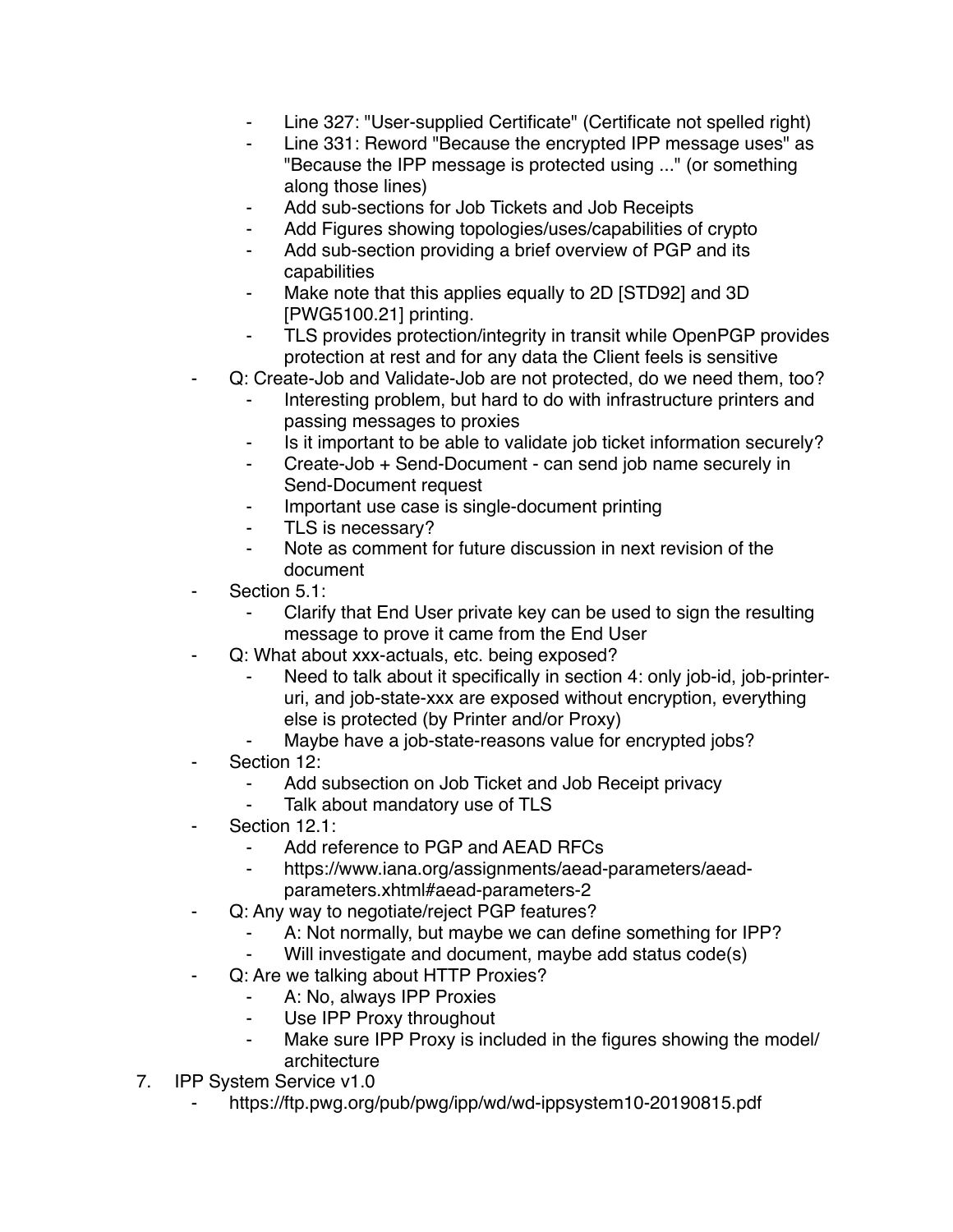- PWG Last Call ends September 13, 2019
- GSoC 2019 tests mostly complete, only difficult thing to test has Create-Printer since there are a fair amount of implementation-specific details for configuring a generic printer
- **Section 7.3.31:** 
	- Value configured out-of-band, not configured via IPP (something like that)
	- Drop "undisclosed"
	- Add note concerning derivation no "uri" syntax since there is no registered URI scheme for NTP or SNTP
- 8. IPP Enterprise Printing Extensions v2.0
	- https://ftp.pwg.org/pub/pwg/ipp/wd/wd-ippepe-20190701-rev.pdf
	- Deferred, finished review of PPX instead.
- 9. Job Accounting with IPP v1.0
	- https://ftp.pwg.org/pub/pwg/ipp/wd/wd-ippaccounting10-20190418.pdf
	- ⁃ Title: Add v1.0, "Working Draft"
	- ⁃ Abstract:
		- ⁃ "This document discusses how to use IPP attributes to perform job accounting."
		- This is a PWG Working Draft
	- ⁃ Section 1:
		- ⁃ "This document discusses how to use IPP to perform ..."
			- How to collect information using IPP in order to: with list
	- Section 2.2: Move Job Accounting, Metadata, and Personal Data to separate "Other Terminology" section
	- Section 3:
		- ⁃ Q: Add references to STD92 and other specs that define attributes used for accounting
			- ⁃ A: Yes
	- Section 3.1:
		- ⁃ Q: Any other use cases?
			- $A$ :
	- Section 3.1.1:
		- ⁃ Submitting user
		- Submitting device
		- ⁃ Submitting operating system, client software, application, etc. (architectures, versions, patches, etc.)
		- ⁃ Q: Isn't privacy a big issue?
			- ⁃ A: Absolultely
			- Also validity of/trust in information (is the client really running a particular version of OS or application?)
			- ⁃ This document needs to specifically address these things
	- Talk about levels of trust for different use cases
		- Billing might require require validation, debugging not so much
	- ⁃ Section 3.1.2:
		- Q: How is this implemented via IPP?
			- A: User identity plus document data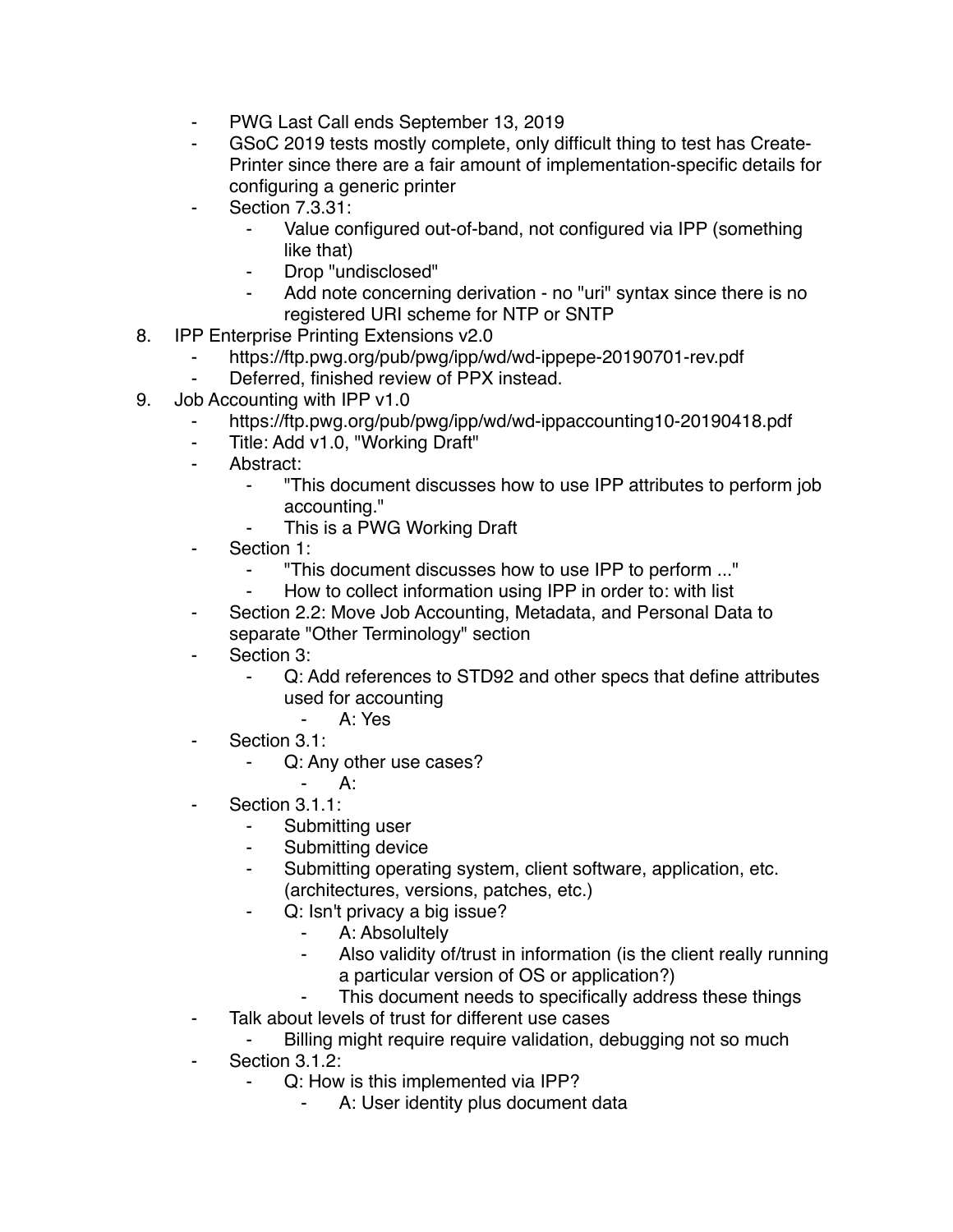- **Title: Print Restrictions**
- Spell out intent things (color not allowed, booklets not allowed), content things (no photos,
- Also block printing vs. change to B&W, etc.
- ⁃ Get-User-Printer-Attributes can be used by Client to see what is allowed
- Section 3.2:
	- ⁃ Add Changing of Job Ticket based on Policy
- Section 4.1:
	- Add most authenticated user ID
- Q: Any members involved in their respective accounting solutions?
	- Action: Mike to reach out to PWG membership asking for job accounting information that can be shared at the next PWG face-toface meeting
- ⁃ Defer future document updates until we get more information from other members
- 10. Errata Review
	- ⁃ PWG 5100.1-2017: IPP Finishings 2.1
		- Section 11.1 (changes) doesn't discuss the changes (editorial)
		- ⁃ Potential deprecation of imposition-template member attribute depending on what happens in PPX
			- Action: Mike to file issue against 5100.1 for impositiontemplate
			- Low priority update
	- PWG 5100.3-2003: IPP Page Overrides
		- Strictly editorial changes for a 1.1 errata
		- ⁃ Because of document age, would need to adopt new template and have a lot of references updated as well
		- Q: What did we do for IPP Evrerywhere?
			- A: Self-cert does not require document-numbers since multiple document support is not required
			- ⁃ Perhaps make sure that page overrides does not require multiple document support and makes document-numbers conditionally required for multiple document support
		- ⁃ Propose for 2020
		- PWG 5100.9-2009: IPP Printer State Extensions
			- Strictly editorial to match up with the registry
				- ⁃ Q: Should we use an alternate suffix so things read nicely?
					- A: Maybe "-issue"? -fault and -error all seem too ominous
					- Will make a note in the MIB about this but keep the TC names the same
				- Will also need template and reference updates
				- Maybe for 2020
	- ⁃ PWG 5100.12-2016: IPP 2.0, 2.1, 2.2
		- Also remove attribute tables and just rely on conformance requirements of parent specs?
		- **Issue: How to version this?**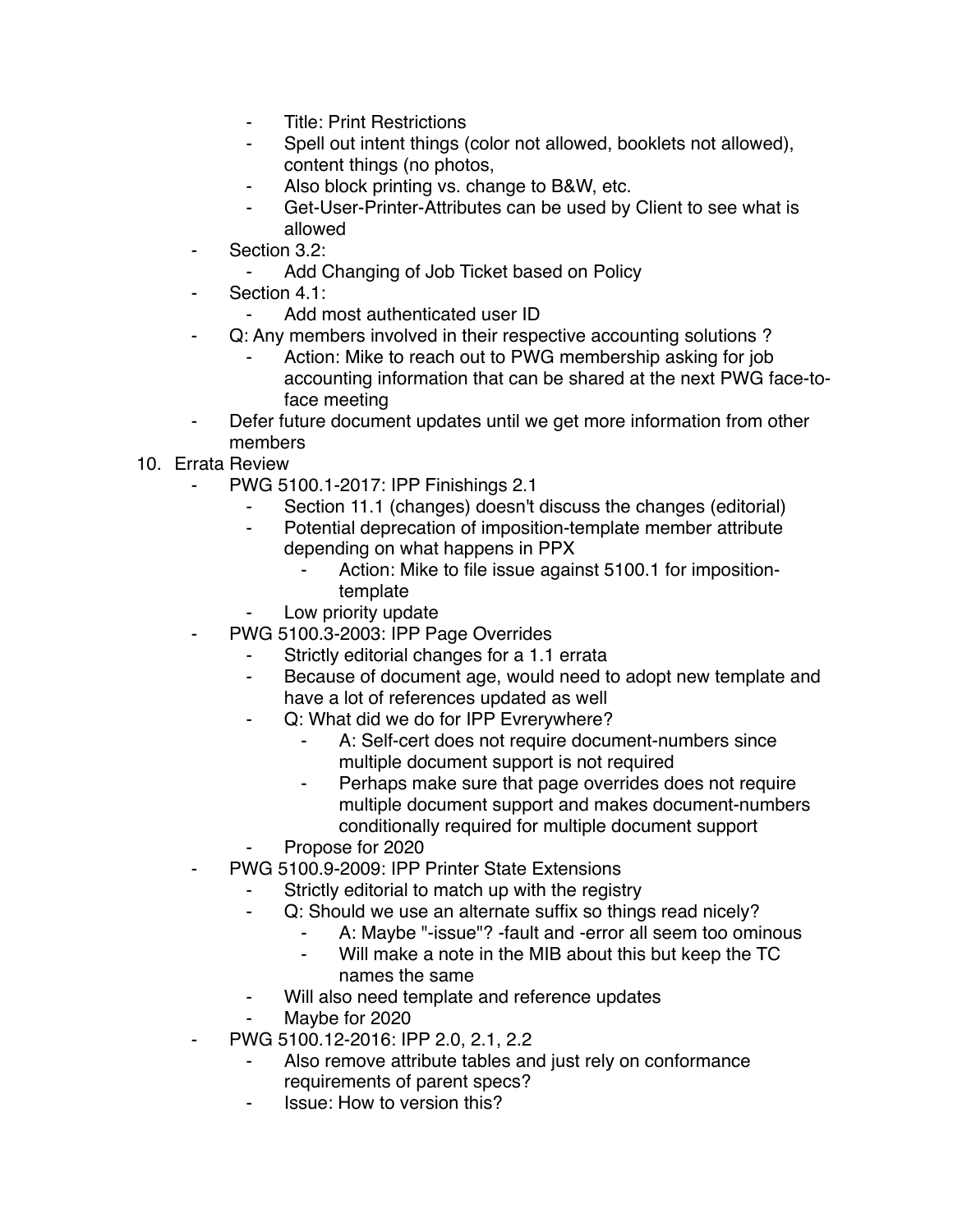- ⁃ 5100.10 was IPP 2.0
- ⁃ 5100.12 was IPP 2.0 Second Edittion
- ⁃ 5100.12-2015 was iPP 2.0, 2.1, and 2.2
- ⁃ Should be able to do this as a "simple" errata (no increased conformance requirements)
- STD 92 has addressed most of the issues that 2.0 targeted, with IPP Everywhere raising the bar
- 2.1 and 2.2 have not seen the same adoption/visibility
- Q: Should we refactor the separation of versions not on specific specs or attributes but on usage?
	- ⁃ 2.0 is desktop/office printers
	- ⁃ 2.1 is spoolers/print services
	- 2.2 is production/light production
	- A: Maybe, based on existing specifications so the conformance requirements have not changed
- Q: What overlap between this and EPX and PPX specs in development?
	- ⁃ A: Lots of overlap, but it doesn't look like the current spec requires things from 5100.3-2001?!?
- ⁃ Downgrade importance of minor version that's what ipp-featuressupported is for
- Smith: Beyond 2.0 is of no meaning without a certification program, we don't have a certification program for it...
	- Important to focus any update so that it is clear what each version represents: IPP 2.0/Everywhere can go on boxes, but what about 2.1 or 2.2 (no commodities and different marketing/technical disclosure requirements)?
	- For future discussion
- Maybe for 2021 (after the other errata updates are done)
- ⁃ Define ipp-features-supported values for key features
- ⁃ Also define what is Enterprise Printing, what is Production Printing, vs. Desktop/Office Printing
- PWG 5100.15-2014: IPP FaxOut Service
	- Maybe for late 2020/2021
- PWG 5100.16-2015: IPP Transaction-Based Printing
	- All issues are editorial, but technical issues as we go through job accounting discussions
	- Maybe for 2020 once issues are identified for job accounting?
- PWG 5100.18-2015: IPP Shared Infrastructure Extensions
	- ⁃ Mostly editorial, just discussion about the device UUID issue **Late 2020**
- PWG 5100.19-2015: IPP Implementor's Guide
	- Would be good to delay until after the other specs are updated (and then can be referenced)
	- Maybe for late 2020/2021
- 11. 3D Printing Liaisons and Topics
	- Vertical software solutions: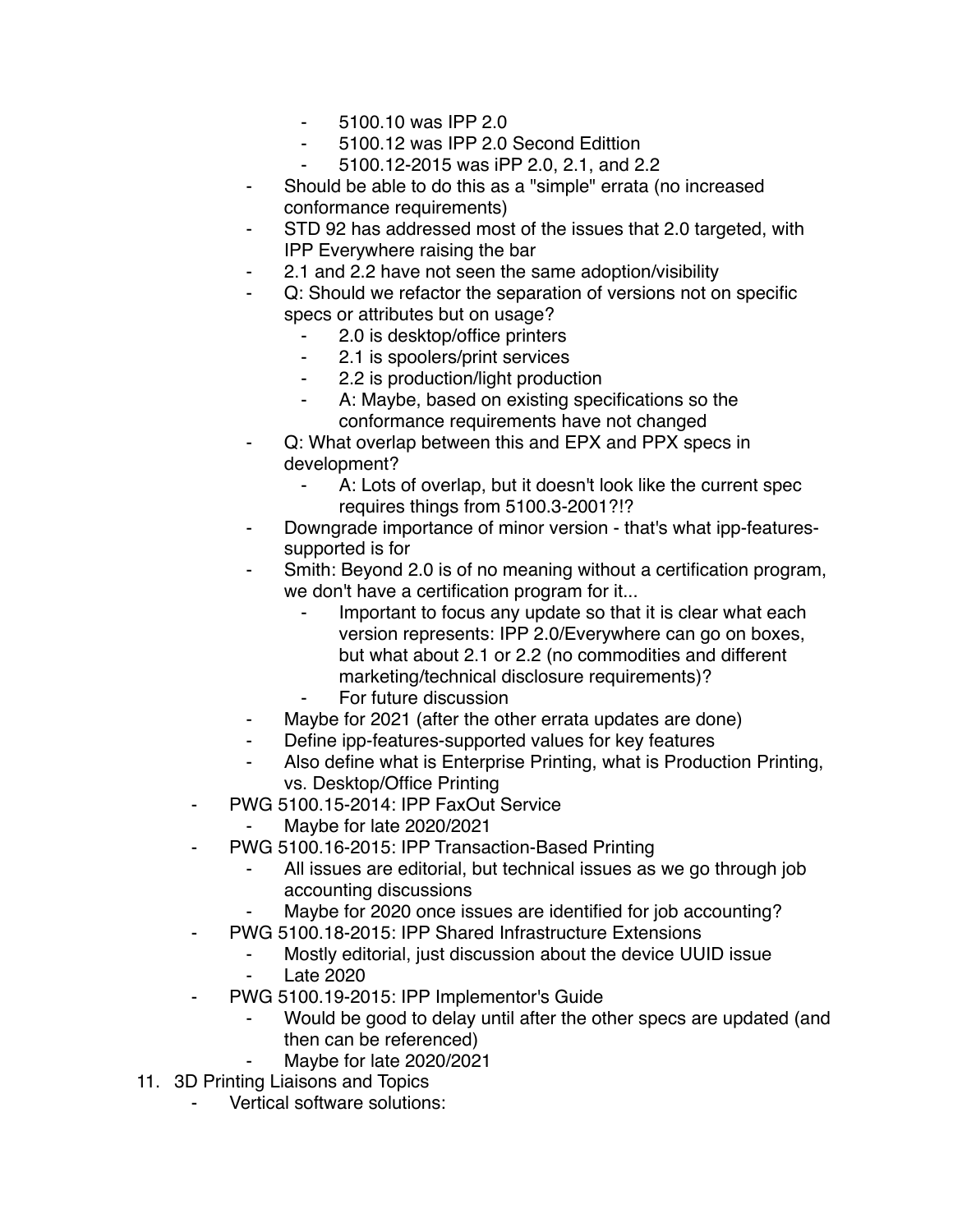- ⁃ "Materialize" is common
- Extra cost for supporting hardware
- Slow recognition of value of standards
	- Having clients with standard 3D support would go a long way to advancing adoption
	- Also getting vertical solutions to adopt would be helpful
- Concrete printing
	- Project starting Sept 20th, working to use IPP and PWG Safe G-Code to share test files
	- Still in research phase to determine benefits
- How can we (PWG) support these efforts?
	- ⁃ "Project management" activity?
	- ⁃ Work with Microsoft to add IPP/Safe G-Code support to Windows 3D printing functionality?
	- Action: Paul to make a list of 3D printing projects for 2019-2020
- ⁃ 3DHEALS in Boston:
	- ⁃ Healing of kidneys via 3D bioprinting
	- How to specify job tickets for production in bioprinting
	- ⁃ FDA representative is interested in PWG approach
- ⁃ ISO JTC1 liaison is still stuck between ISTO and ISO...
	- One work item might be use to track terms and software standardization (CAD/etc.)
- Looking to use 3D digital data for procurement, manufacturing, and QA ⁃ 6 months for old 2D paper method vs 6 weeks for 3D digital
- ⁃ Q: Form liaison with 3D PDF consortium to develop Y.1447
	- ⁃ A: Yes
- iRAMP:
	- ⁃ Can we provide resources to do certification of IPP 3D printers
- Probably time to start working with 3MF Consortium to get 3D PJT examples up as well
- 12. 3D Printing Metadata BoF + 3D PDF
	- ⁃ ISO 21812 is the equivalent for 2D
	- MT/CONNECT
		- ⁃ https://www.mtconnect.org/
		- ⁃ Standard interfaces/formats for manufacturing equipment
		- They publish through ANSI
		- Should we do a capabilities workshop for additive manufacturing?
	- Q: What are experiences with PDF?
		- Mike:
			- ⁃ 2D PDF for page description is great, metadata is often lost/ stripped during processing
			- ⁃ 3D PDF is confusing on the third 3D embedded format, plus different kinds of metadata.
			- ⁃ How to differentiate 2D PDF with image of a 3D object vs. 3D PDF file?
	- STEP (new 3D format for PDF) doesn't have any metadata format
		- Working to define it now...